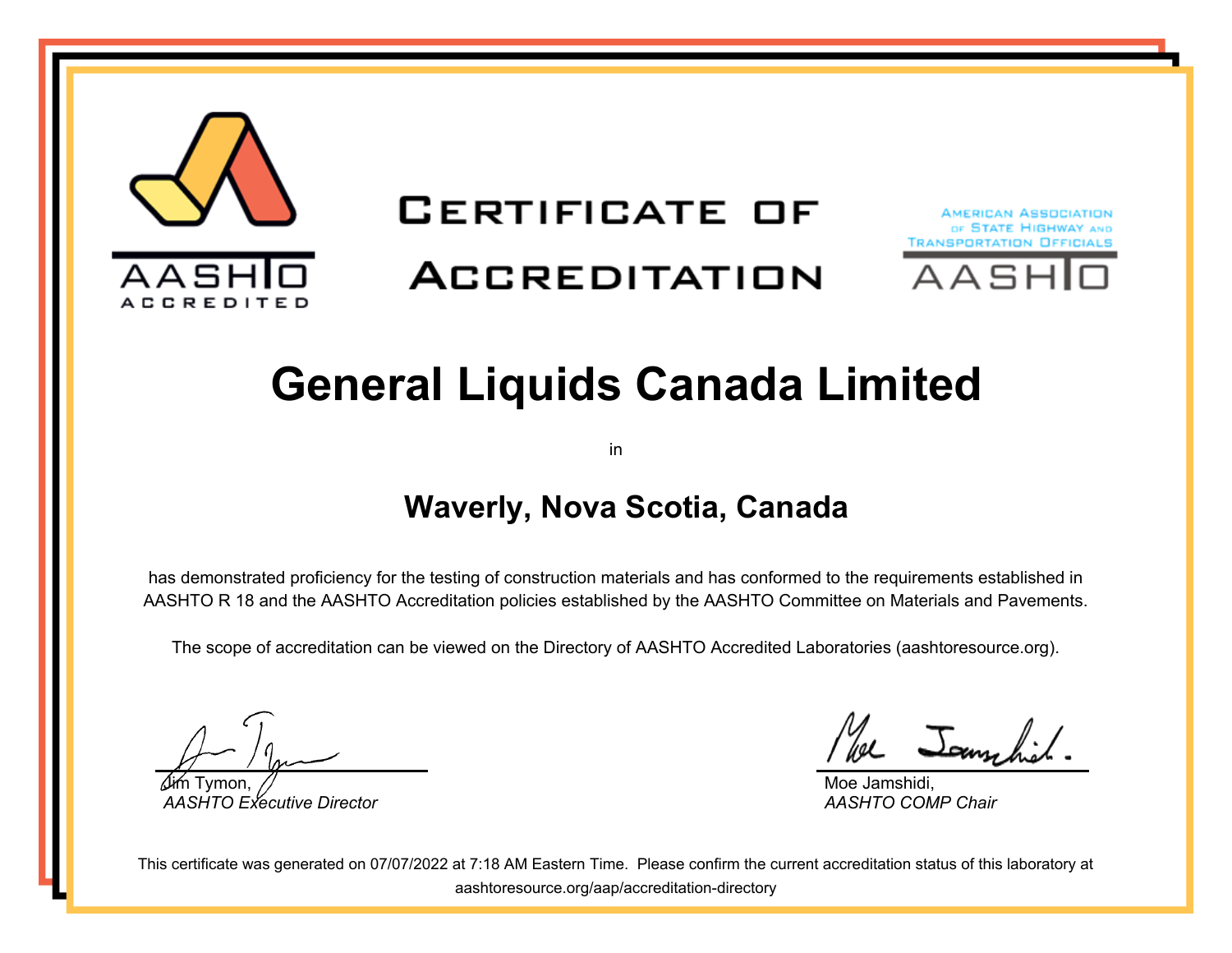

General Liquids Canada Limited

in Waverly, Nova Scotia, Canada

## **Quality Management System**

| <b>Standard:</b>                                                                                   | <b>Accredited Since:</b> |
|----------------------------------------------------------------------------------------------------|--------------------------|
| R18 Establishing and Implementing a Quality System for Construction Materials Testing Laboratories | 05/03/2011               |

Page 1 of 8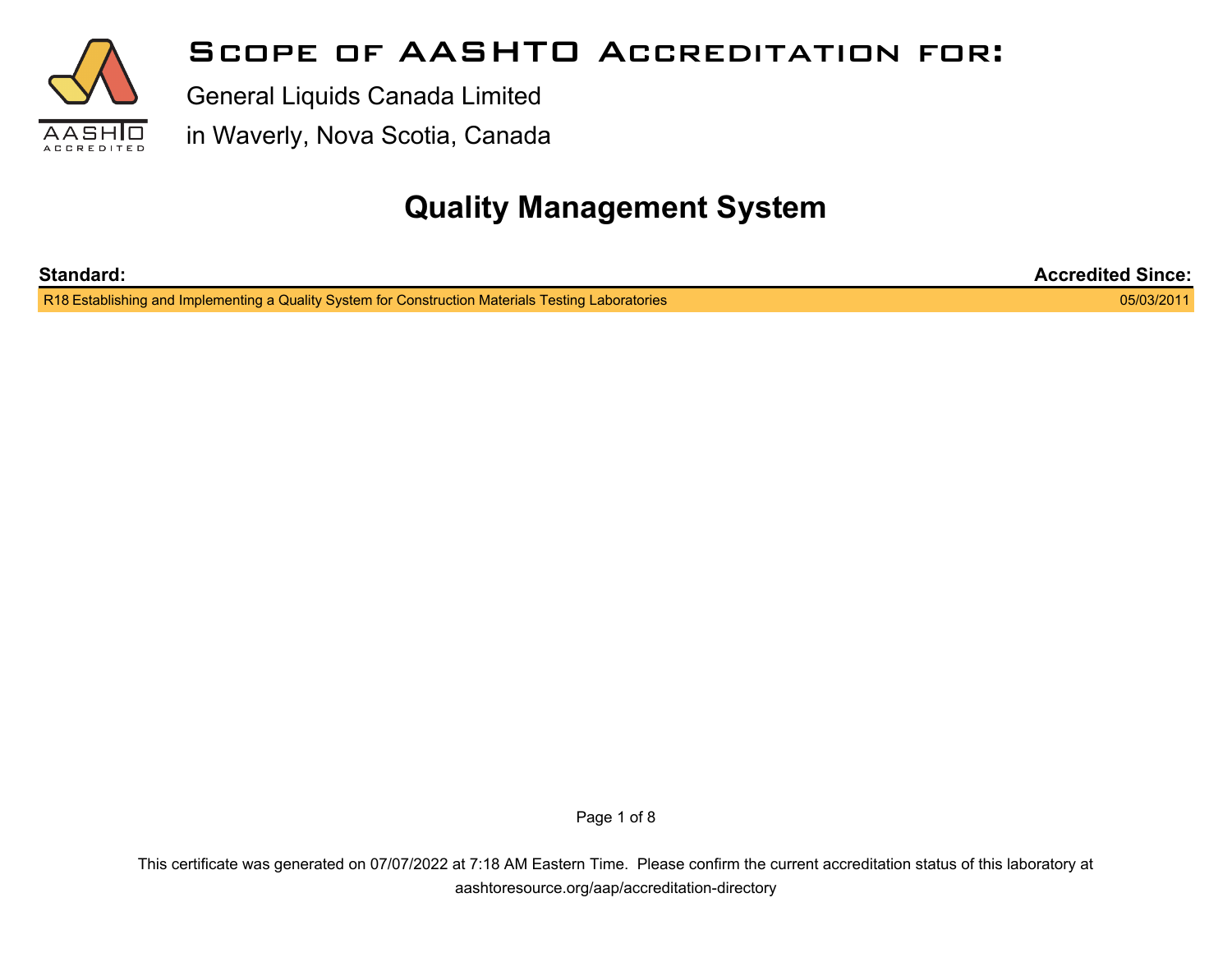

General Liquids Canada Limited

in Waverly, Nova Scotia, Canada

## **Asphalt Binder**

|                  | Standard:                                                                                         | <b>Accredited Since:</b> |
|------------------|---------------------------------------------------------------------------------------------------|--------------------------|
| <b>R28</b>       | Accelerated Aging of Asphalt Binder Using a Pressurized Aging Vessel                              | 05/03/2011               |
| R <sub>29</sub>  | Grading or Verifying the Performance Grade of an Asphalt Binder                                   | 05/03/2011               |
| T44              | Solubility of Asphalt Materials in Trichloroethylene                                              | 05/03/2011               |
| T49              | Penetration of Original Sample of Asphalt Cement                                                  | 05/03/2011               |
| <b>T50</b>       | <b>Float Test for Bituminous Materials</b>                                                        | 05/03/2011               |
| T <sub>51</sub>  | Ductility of Bituminous Materials                                                                 | 05/03/2011               |
| <b>T53</b>       | Softening Point of Bitumen (Ring-and-Ball Apparatus)                                              | 05/03/2011               |
| T78              | Distillation of Cut-Back Asphaltic (Bituminous) Products                                          | 05/03/2011               |
| T <sub>201</sub> | <b>Kinematic Viscosity</b>                                                                        | 03/25/2020               |
| T <sub>202</sub> | Viscosity by Vacuum Capillary                                                                     | 03/25/2020               |
| T228             | Specific Gravity (Relative Density) of Asphalt Cement                                             | 05/03/2011               |
| T240             | Rolling Thin-Film Oven Testing                                                                    | 05/03/2011               |
| T301             | Elastic Recovery Test of Bituminous Materials by Means of a Ductilometer                          | 05/03/2011               |
| T313             | Determining the Flexural Creep Stiffness of Asphalt Binder Using the Bending Beam Rheometer (BBR) | 05/03/2011               |
| T315             | Determining the Rheological Properties of Asphalt Binder Using a Dynamic Shear Rheometer (DSR)    | 05/03/2011               |
| T316             | Viscosity Determination of Asphalt Binder Using Rotational Viscometer                             | 12/31/2012               |
| T350             | Multiple Stress Creep and Recovery (MSCR) at 64°C, 25mm plate, 1mm gap                            | 03/25/2020               |
| D <sub>5</sub>   | Penetration of Original Sample of Asphalt Cement                                                  | 05/03/2011               |
| D <sub>36</sub>  | Softening Point of Bitumen (Ring-and-Ball Apparatus)                                              | 05/03/2011               |
| D70              | Specific Gravity (Relative Density) of Asphalt Cement                                             | 05/03/2011               |
| D <sub>113</sub> | <b>Ductility of Bituminous Materials</b>                                                          | 05/03/2011               |
| D <sub>139</sub> | <b>Float Test for Bituminous Materials</b>                                                        | 05/03/2011               |
|                  | D402 Distillation of Cut-Back Asphaltic (Bituminous) Products                                     | 05/03/2011               |

Page 2 of 8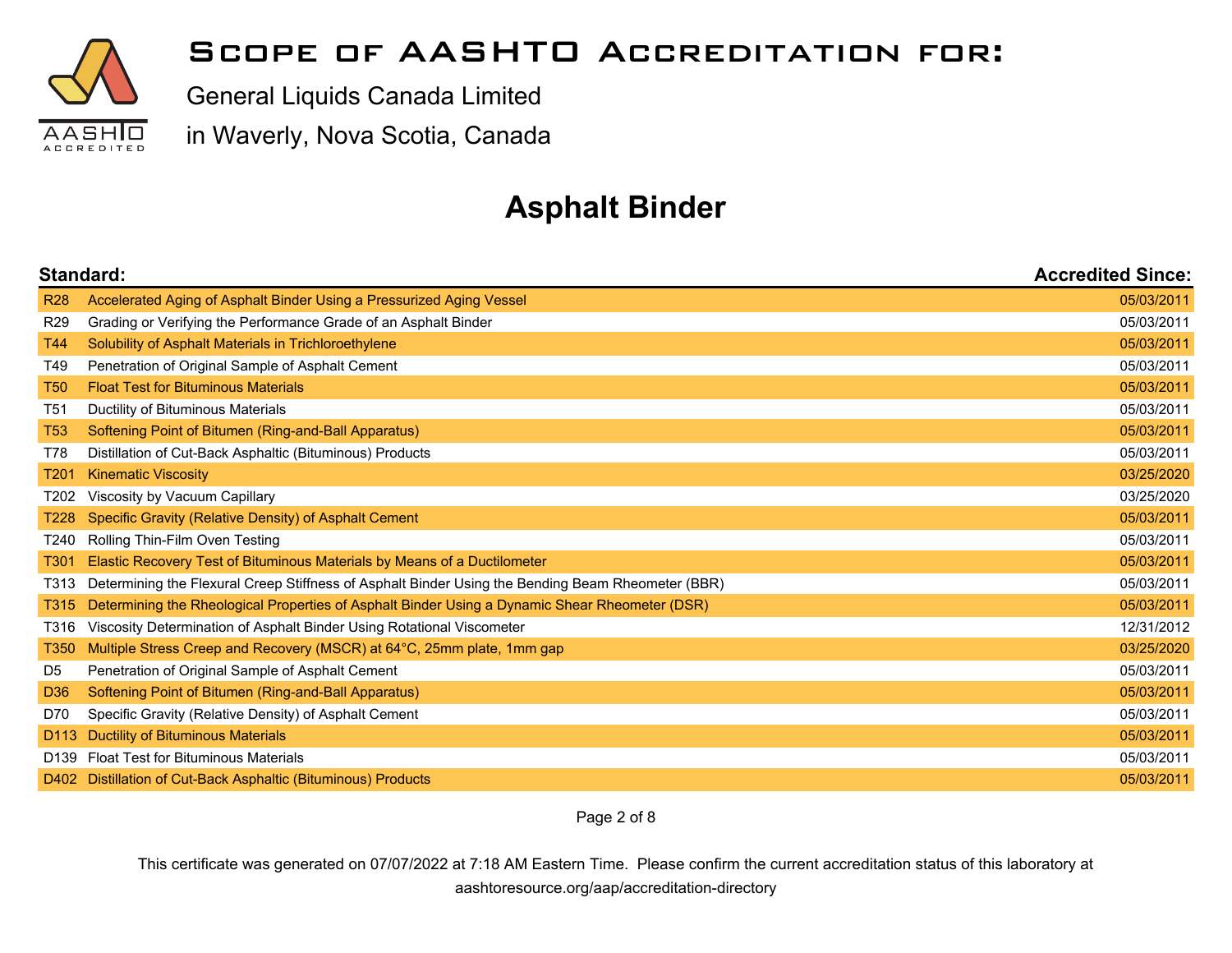

General Liquids Canada Limited

in Waverly, Nova Scotia, Canada

## **Asphalt Binder (Continued)**

| Standard:                                                                                               | <b>Accredited Since:</b> |
|---------------------------------------------------------------------------------------------------------|--------------------------|
| D2042 Solubility of Asphalt Materials in Trichloroethylene                                              | 05/03/2011               |
| D2170 Kinematic Viscosity                                                                               | 03/25/2020               |
| D2171 Viscosity by Vacuum Capillary                                                                     | 03/25/2020               |
| D2872 Rolling Thin-Film Oven Testing                                                                    | 05/03/2011               |
| D4402 Viscosity Determination of Asphalt Binder Using Rotational Viscometer                             | 05/03/2011               |
| D6084 Elastic Recovery Test of Bituminous Materials by Means of a Ductilometer                          | 05/03/2011               |
| D6521 Accelerated Aging of Asphalt Binder Using a Pressurized Aging Vessel                              | 05/03/2011               |
| D6648 Determining the Flexural Creep Stiffness of Asphalt Binder Using the Bending Beam Rheometer (BBR) | 05/03/2011               |
| D7175 Determining the Rheological Properties of Asphalt Binder Using a Dynamic Shear Rheometer (DSR)    | 05/03/2011               |
| D7405 Multiple Stress Creep and Recovery (MSCR) at 64°C, 25mm plate, 1mm gap                            | 03/25/2020               |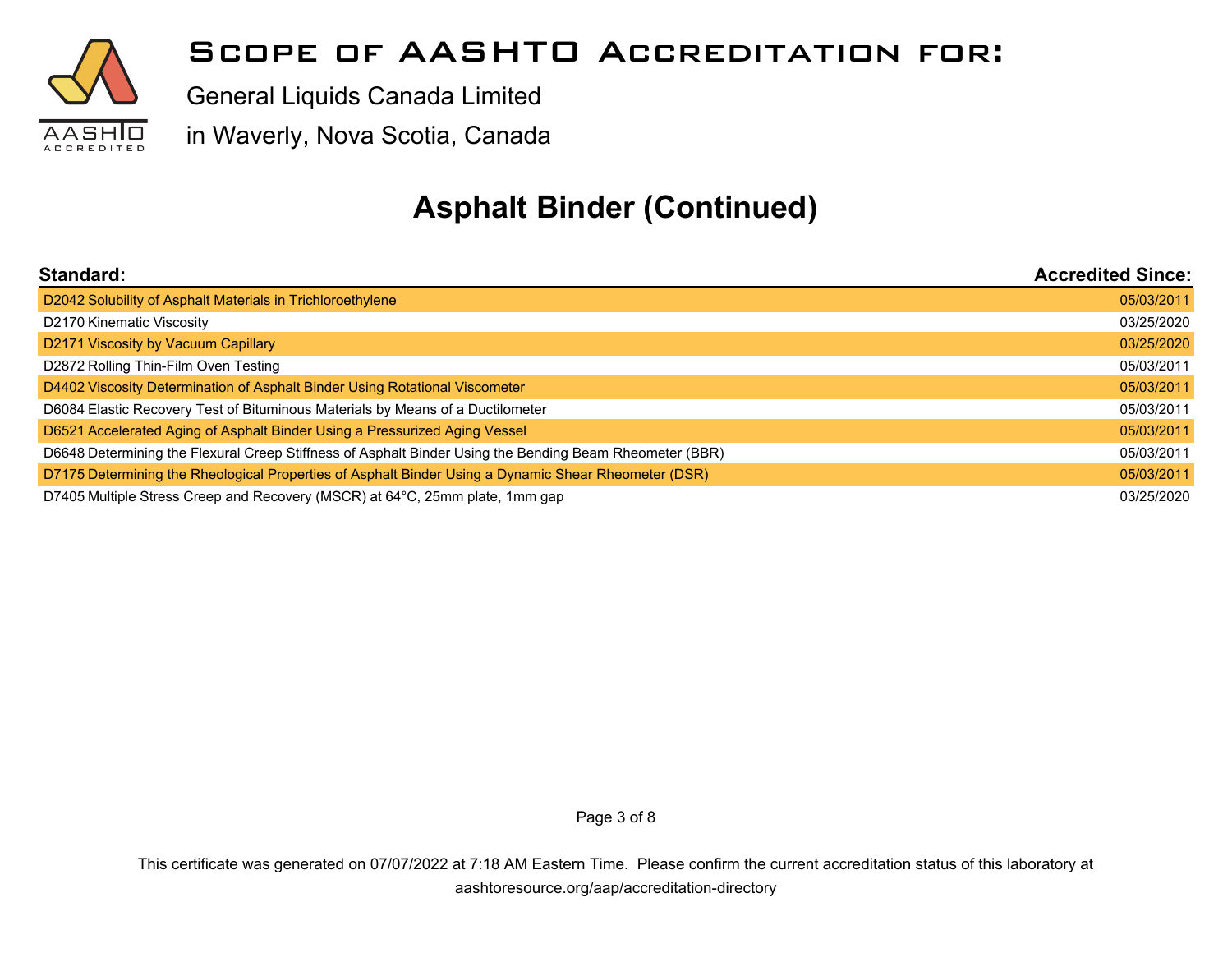

General Liquids Canada Limited

in Waverly, Nova Scotia, Canada

## **Emulsified Asphalt**

| Standard:                               |                                         | <b>Accredited Since:</b> |
|-----------------------------------------|-----------------------------------------|--------------------------|
| T <sub>59</sub>                         | <b>Aggregate Coating</b>                | 05/03/2011               |
| T <sub>59</sub>                         | <b>Cement Mixing</b>                    | 05/03/2011               |
| T <sub>59</sub>                         | <b>Demulsibility</b>                    | 05/03/2011               |
| T <sub>59</sub>                         | Particle Charge                         | 05/03/2011               |
| T <sub>59</sub>                         | <b>Residue by Distillation</b>          | 05/03/2011               |
| T <sub>59</sub>                         | Residue by Evaporation                  | 05/03/2011               |
| T <sub>59</sub>                         | Saybolt Viscosity at 25°C (77°F)        | 05/03/2011               |
| T <sub>59</sub>                         | Saybolt Viscosity at 50°C (122°F)       | 05/03/2011               |
| T <sub>59</sub>                         | <b>Settlement and Storage Stability</b> | 03/25/2020               |
| T59                                     | Sieve Test                              | 05/03/2011               |
|                                         | D6930 Settlement and Storage Stability  | 03/25/2020               |
|                                         | D6933 Sieve Test                        | 05/03/2011               |
|                                         | D6934 Residue by Evaporation            | 05/03/2011               |
|                                         | D6935 Cement Mixing                     | 05/03/2011               |
|                                         | D6936 Demulsibility                     | 05/03/2011               |
|                                         | D6997 Residue by Distillation           | 05/03/2011               |
|                                         | D6998 Aggregate Coating                 | 05/03/2011               |
|                                         | D7402 Particle Charge                   | 05/03/2011               |
|                                         | D7496 Saybolt Viscosity at 25°C (77°F)  | 05/03/2011               |
| D7496 Saybolt Viscosity at 50°C (122°F) |                                         |                          |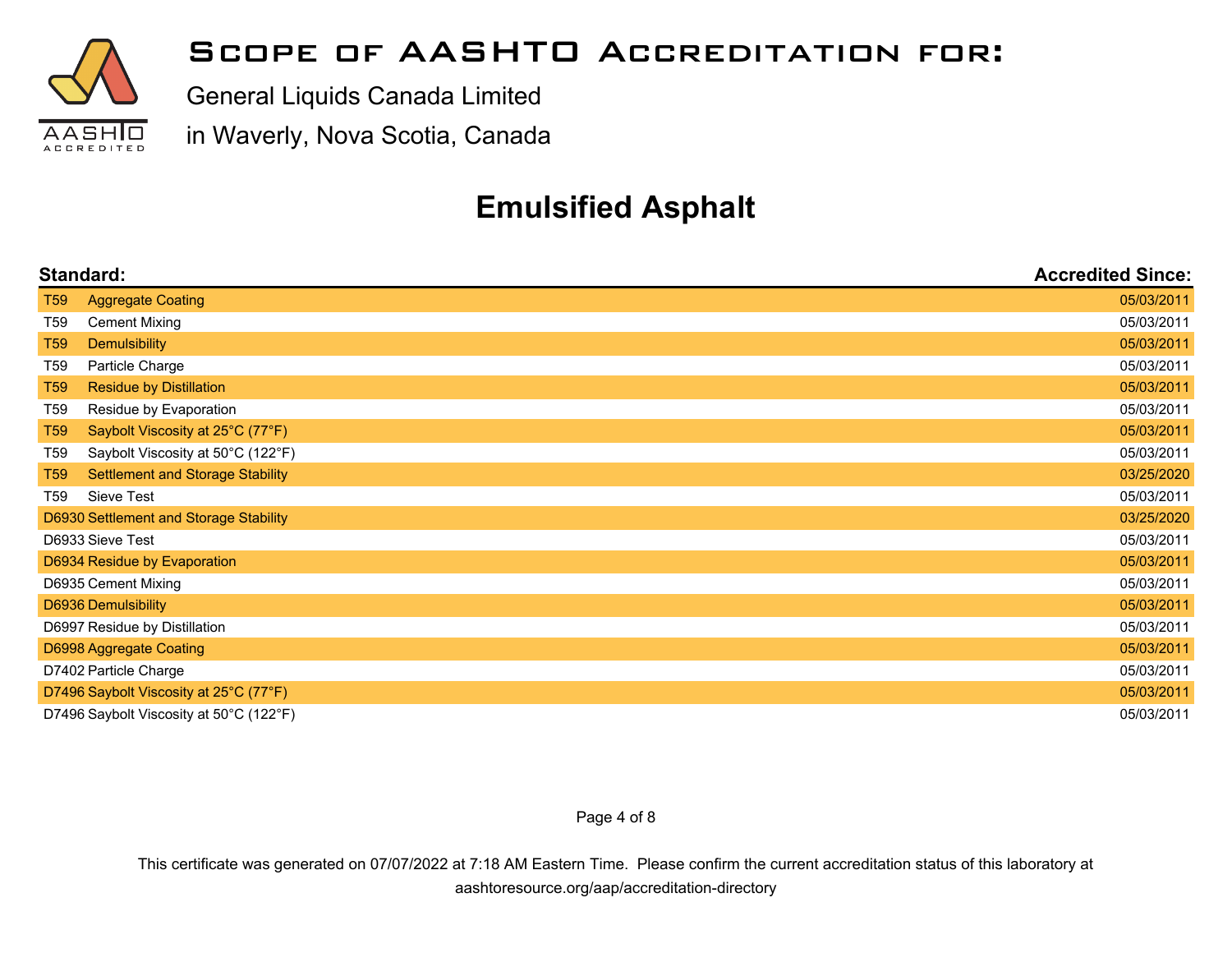

General Liquids Canada Limited

in Waverly, Nova Scotia, Canada

## **Asphalt Mixture**

| Standard:        |                                                                                                                             | <b>Accredited Since:</b> |
|------------------|-----------------------------------------------------------------------------------------------------------------------------|--------------------------|
| <b>R47</b>       | Reducing Samples of Hot-Mix Asphalt to Testing Size                                                                         | 05/03/2011               |
| <b>R59</b>       | Recovery of Asphalt from Solution by Abson Method                                                                           | 05/03/2011               |
| <b>R68</b>       | Preparation of Asphalt Mixtures by Means of the Marshall Apparatus                                                          | 05/03/2011               |
| T30              | Mechanical Analysis of Extracted Aggregate                                                                                  | 05/03/2011               |
| T <sub>164</sub> | Quantitative Extraction of Asphalt Binder from Hot Mix Asphalt (HMA)                                                        | 05/03/2011               |
| T166             | Bulk Specific Gravity of Compacted Hot Mix Asphalt Using Saturated Surface-Dry Specimens                                    | 05/03/2011               |
| T <sub>209</sub> | Maximum Specific Gravity of Hot Mix Asphalt Paving Mixtures                                                                 | 05/03/2011               |
| T245             | Resistance to Plastic Flow of Asphalt Mixtures Using Marshall Apparatus                                                     | 05/03/2011               |
| T <sub>269</sub> | Percent Air Voids in Compacted Dense and Open Bituminous Paving Mixtures                                                    | 05/03/2011               |
| T283             | Resistance of Compacted Mixtures to Moisture Induced Damage                                                                 | 05/03/2011               |
| T308             | Determining the Asphalt Content of Hot Mix Asphalt (HMA) by the Ignition Method                                             | 05/03/2011               |
| T312             | Preparing and Determining the Density of Hot Mix Asphalt (HMA) Specimens by Means of the Superpave Gyratory Compactor       | 05/03/2011               |
| T329             | Moisture Content of Hot-Mix Asphalt (HMA) by Oven Method                                                                    | 05/03/2011               |
|                  | D1856 Recovery of Asphalt from Solution by Abson Method                                                                     | 05/03/2011               |
|                  | D2041 Maximum Specific Gravity of Hot Mix Asphalt Paving Mixtures                                                           | 05/03/2011               |
|                  | D2172 Quantitative Extraction of Asphalt Binder from Hot Mix Asphalt (HMA)                                                  | 05/03/2011               |
|                  | D2726 Bulk Specific Gravity of Compacted Hot Mix Asphalt Using Saturated Surface-Dry Specimens                              | 05/03/2011               |
|                  | D3203 Percent Air Voids in Compacted Dense and Open Bituminous Paving Mixtures                                              | 05/03/2011               |
|                  | D3549 Thickness or Height of Compacted Bituminous Paving Mixture Specimens                                                  | 03/25/2020               |
|                  | D4867 Resistance of Compacted Mixtures to Moisture Induced Damage                                                           | 05/03/2011               |
|                  | D5444 Mechanical Analysis of Extracted Aggregate                                                                            | 05/03/2011               |
|                  | D6307 Determining the Asphalt Content of Hot Mix Asphalt (HMA) by the Ignition Method                                       | 05/03/2011               |
|                  | D6925 Preparing and Determining the Density of Hot Mix Asphalt (HMA) Specimens by Means of the Superpave Gyratory Compactor | 05/03/2011               |

Page 5 of 8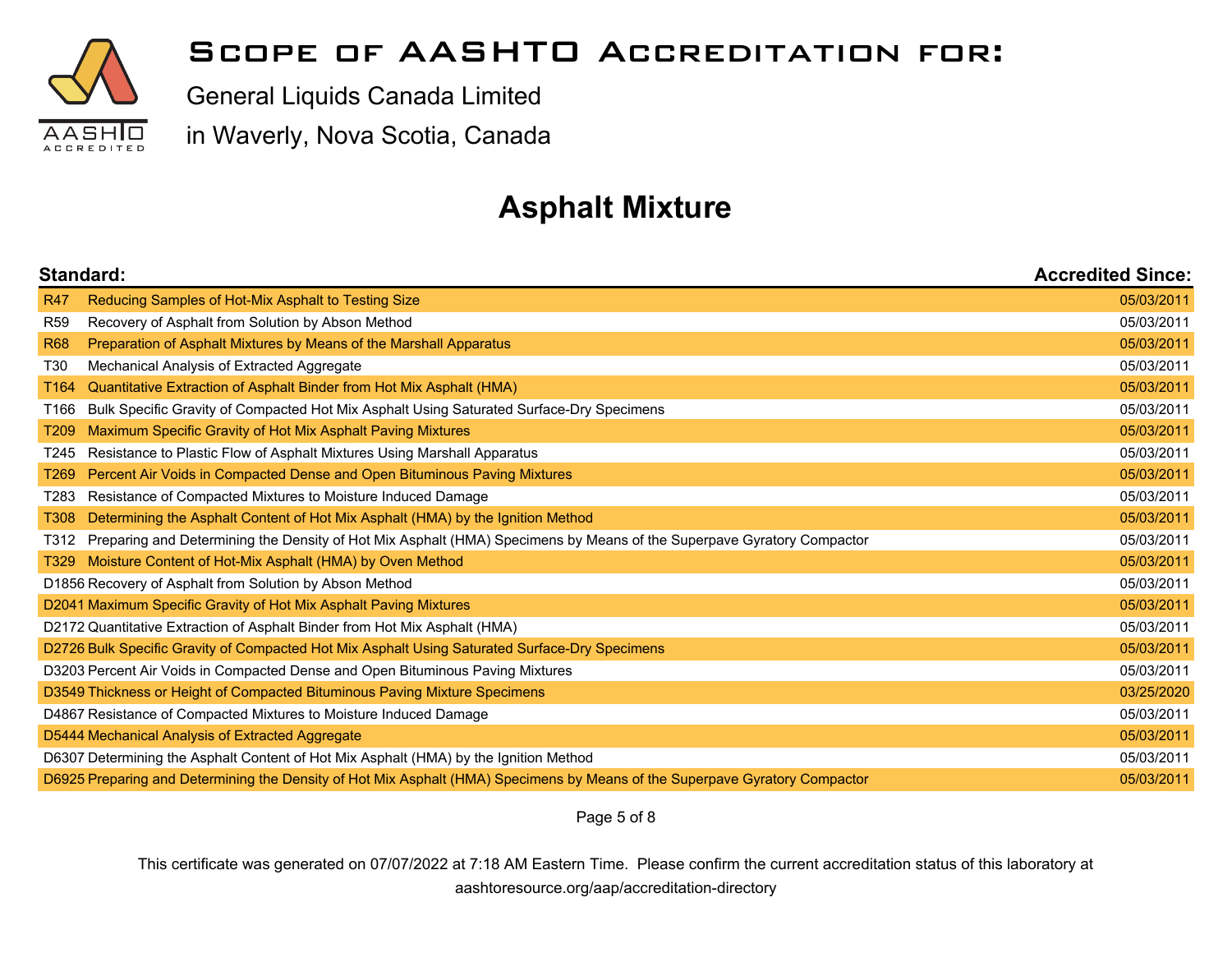

General Liquids Canada Limited

in Waverly, Nova Scotia, Canada

#### **Asphalt Mixture (Continued)**

| Standard:                                                                     | <b>Accredited Since:</b> |
|-------------------------------------------------------------------------------|--------------------------|
| D6926 Preparation of Asphalt Mixtures by Means of the Marshall Apparatus      | 05/03/2011               |
| D6927 Resistance to Plastic Flow of Asphalt Mixtures Using Marshall Apparatus | 05/03/2011               |

Page 6 of 8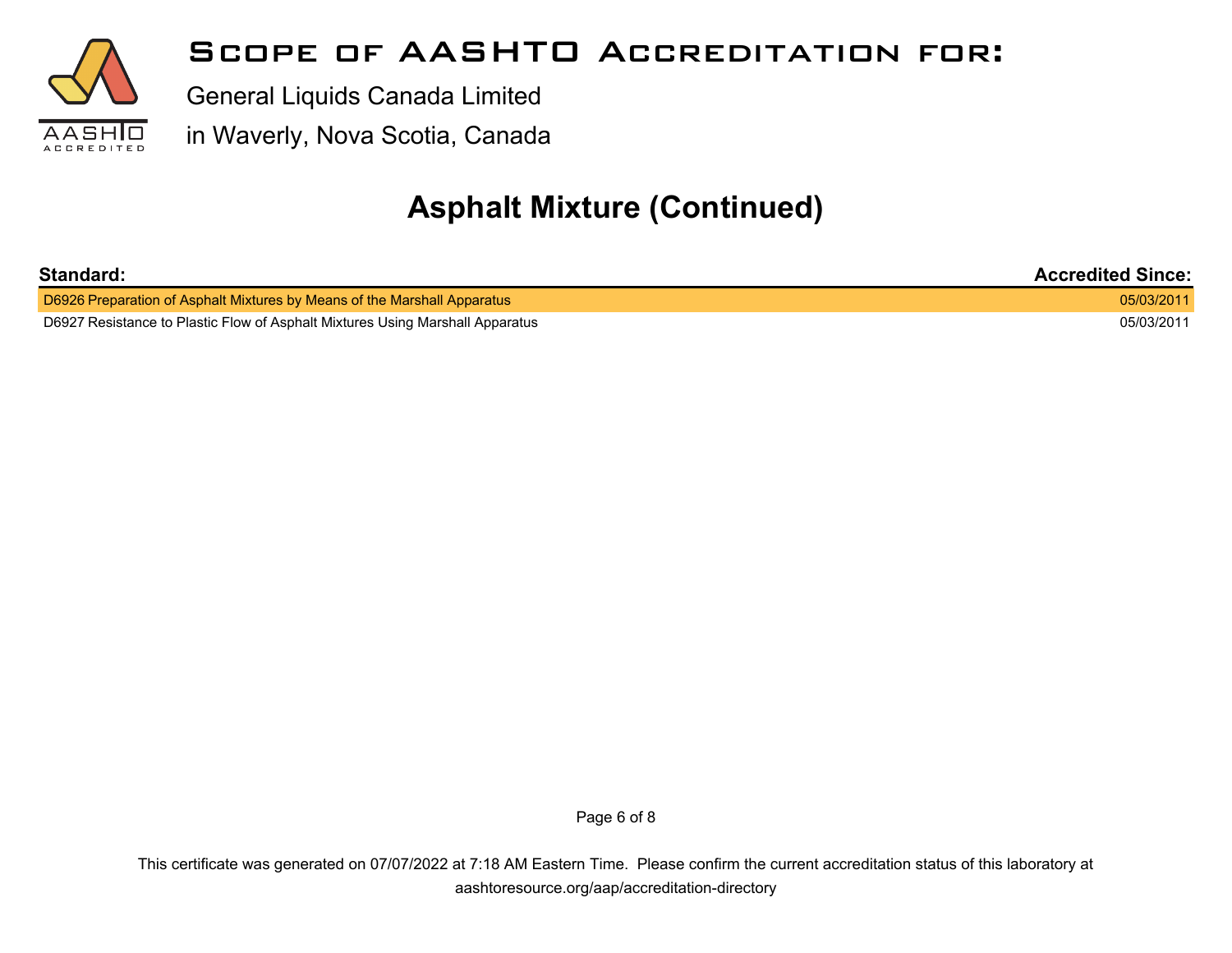

General Liquids Canada Limited

in Waverly, Nova Scotia, Canada

## **Aggregate**

|                  | Standard:                                                                                               | <b>Accredited Since:</b> |
|------------------|---------------------------------------------------------------------------------------------------------|--------------------------|
| <b>R76</b>       | Reducing Samples of Aggregate to Testing Size                                                           | 05/03/2011               |
| T <sub>11</sub>  | Materials Finer Than 75-µm (No. 200) Sieve in Mineral Aggregates by Washing                             | 05/03/2011               |
| <b>T27</b>       | Sieve Analysis of Fine and Coarse Aggregates                                                            | 05/03/2011               |
| T84              | Specific Gravity (Relative Density) and Absorption of Fine Aggregate                                    | 05/03/2011               |
| <b>T85</b>       | Specific Gravity and Absorption of Coarse Aggregate                                                     | 05/03/2011               |
| T96              | Resistance to Abrasion of Small-Size Coarse Aggregate by Abrasion and Impact in the Los Angeles Machine | 05/03/2011               |
| T <sub>104</sub> | Soundness of Aggregate by Use of Sodium Sulfate or Magnesium Sulfate                                    | 05/03/2011               |
| T176             | Plastic Fines in Graded Aggregates and Soils by Use of the Sand Equivalent Test                         | 05/03/2011               |
| T <sub>255</sub> | Total Moisture Content of Aggregate by Drying                                                           | 05/03/2011               |
| T304             | Uncompacted Void Content of Fine Aggregate (Influenced by Shape, Texture, and Grading)                  | 05/03/2011               |
| T327             | Resistance to Abrasion by Micro-Deval (Coarse Aggregate)                                                | 05/03/2011               |
| C88              | Soundness of Aggregate by Use of Sodium Sulfate or Magnesium Sulfate                                    | 05/03/2011               |
| C <sub>117</sub> | Materials Finer Than 75-µm (No. 200) Sieve in Mineral Aggregates by Washing                             | 05/03/2011               |
| C <sub>127</sub> | Specific Gravity and Absorption of Coarse Aggregate                                                     | 05/03/2011               |
| C <sub>128</sub> | Specific Gravity (Relative Density) and Absorption of Fine Aggregate                                    | 05/03/2011               |
| C <sub>131</sub> | Resistance to Abrasion of Small-Size Coarse Aggregate by Abrasion and Impact in the Los Angeles Machine | 05/03/2011               |
| C <sub>136</sub> | Sieve Analysis of Fine and Coarse Aggregates                                                            | 05/03/2011               |
| C566             | Total Moisture Content of Aggregate by Drying                                                           | 05/03/2011               |
|                  | C702 Reducing Samples of Aggregate to Testing Size                                                      | 05/03/2011               |
|                  | C1252 Uncompacted Void Content of Fine Aggregate (Influenced by Shape, Texture, and Grading)            | 05/03/2011               |
|                  | D2419 Plastic Fines in Graded Aggregates and Soils by Use of the Sand Equivalent Test                   | 05/03/2011               |
|                  | D4791 Flat Particles, Elongated Particles, or Flat and Elongated Particles in Coarse Aggregate          | 05/03/2011               |
|                  | D6928 Resistance to Abrasion by Micro-Deval (Coarse Aggregate)                                          | 05/03/2011               |

Page 7 of 8